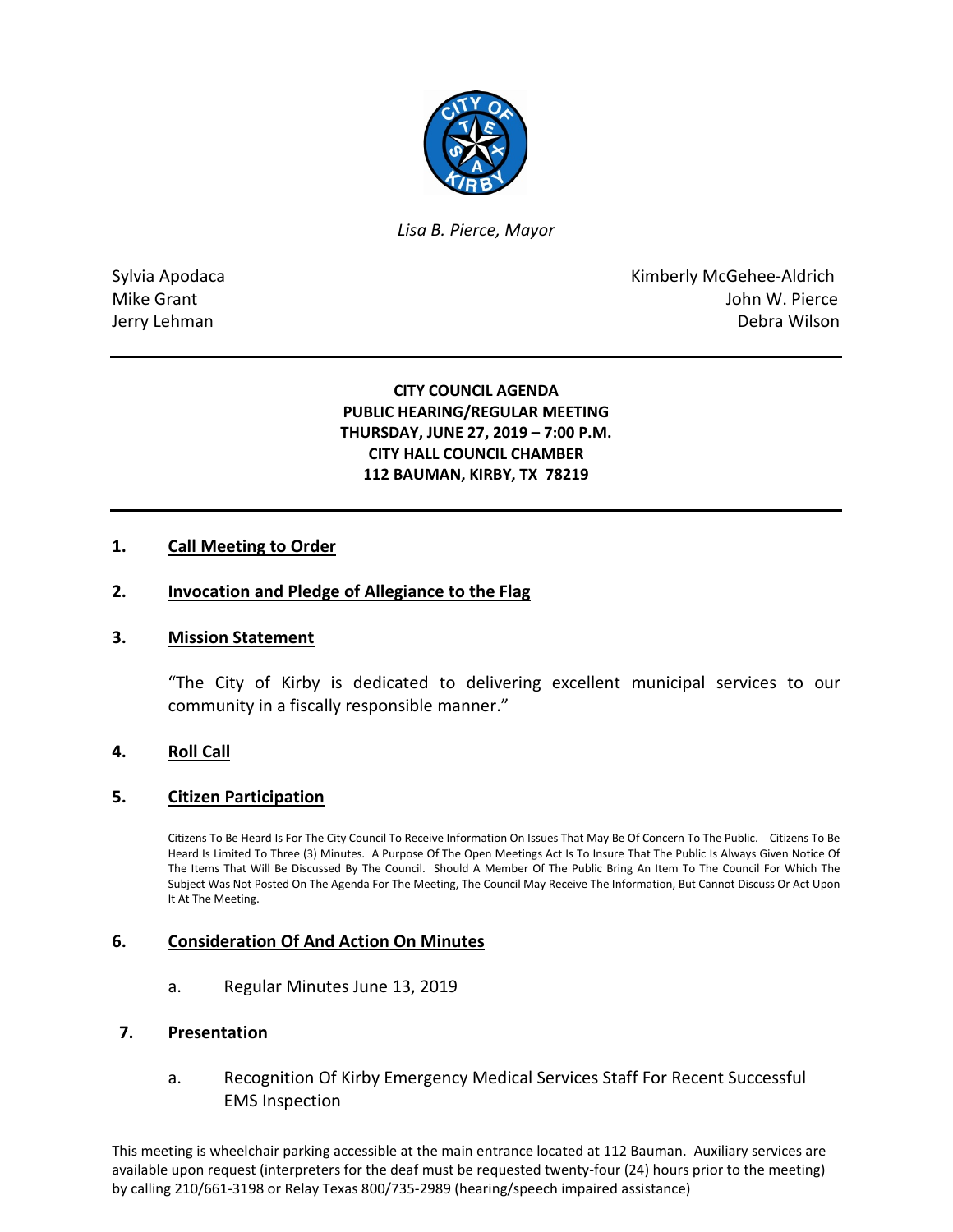b. July  $4^{th}$  Fireworks In The Park

# **8. Consent Agenda**

- a. Approval Of Quarterly Financial Report For Period Ending March 31, 2019
- b. Approval Of Quarterly Investment Report For Period Ending March 31, 2019

# **9. Public Hearing**

- a. On A Variance To The Building Code, Section 150.16 (D)(a) To Waive The Requirement Of The Installation Of An Automatic Sprinkler System In A 3,300 Square Foot Commercial Building; Located At NCB 10596 CB 4018G BLK LOTS 1, 2, 3; Otherwise Known As 1001/1424 Springfield Road, City Of Kirby, Bexar County, Texas.
- b. On A Request To Rezone Property From The Current Zoning Of Commercial, District (C-2) To Multiple Family Dwelling District (R-2). The Property Is Located at Lot 20-B, Block 3, CB 5941, Known As 414 Edalyn St., Kirby, TX 78219, Bexar County, Texas.
- c. On A Request To Allow The Property Located At CB 5865 BLK LOT E 183 FT OF S 100 FT OF 12, Otherwise Known As 4810 Gibbs Sprawl Road, Kirby, TX 78219, Which Is Zoned Commercial, Office And Retail (C-1) To Be Used As A Residential (R-1) Property.

# **10. Discussion And Possible Action**

- a. Discussion And Possible Action On City Of Kirby Garbage Collection And Recycling – Tom Armstrong, Republic Services
- b. Discussion And Possible Action On An Eagle Scout Project In Friendship Park
- c. Discussion And Possible Action On A Request For A Variance To The Building Code, Section 150.16 (D)(a) To Waive The Requirement Of The Installation Of An Automatic Sprinkler System In A 3,300 Square Foot Commercial Building; Located At NCB 10596 CB 4018G BLK LOTS 1, 2, 3; Otherwise Known As 1001/1424 Springfield Road, City Of Kirby, Bexar County, Texas.
- d. Discussion And Possible Action On A Request To Allow The Property Located At CB 5865 BLK LOT E 183 FT OF S 100 FT OF 12, Otherwise Known As 4810 Gibbs Sprawl Road, Kirby, TX 78219, Which Is Zoned Commercial, Office And Retail (C-1) To Be Used As A Residential (R-1) Property.